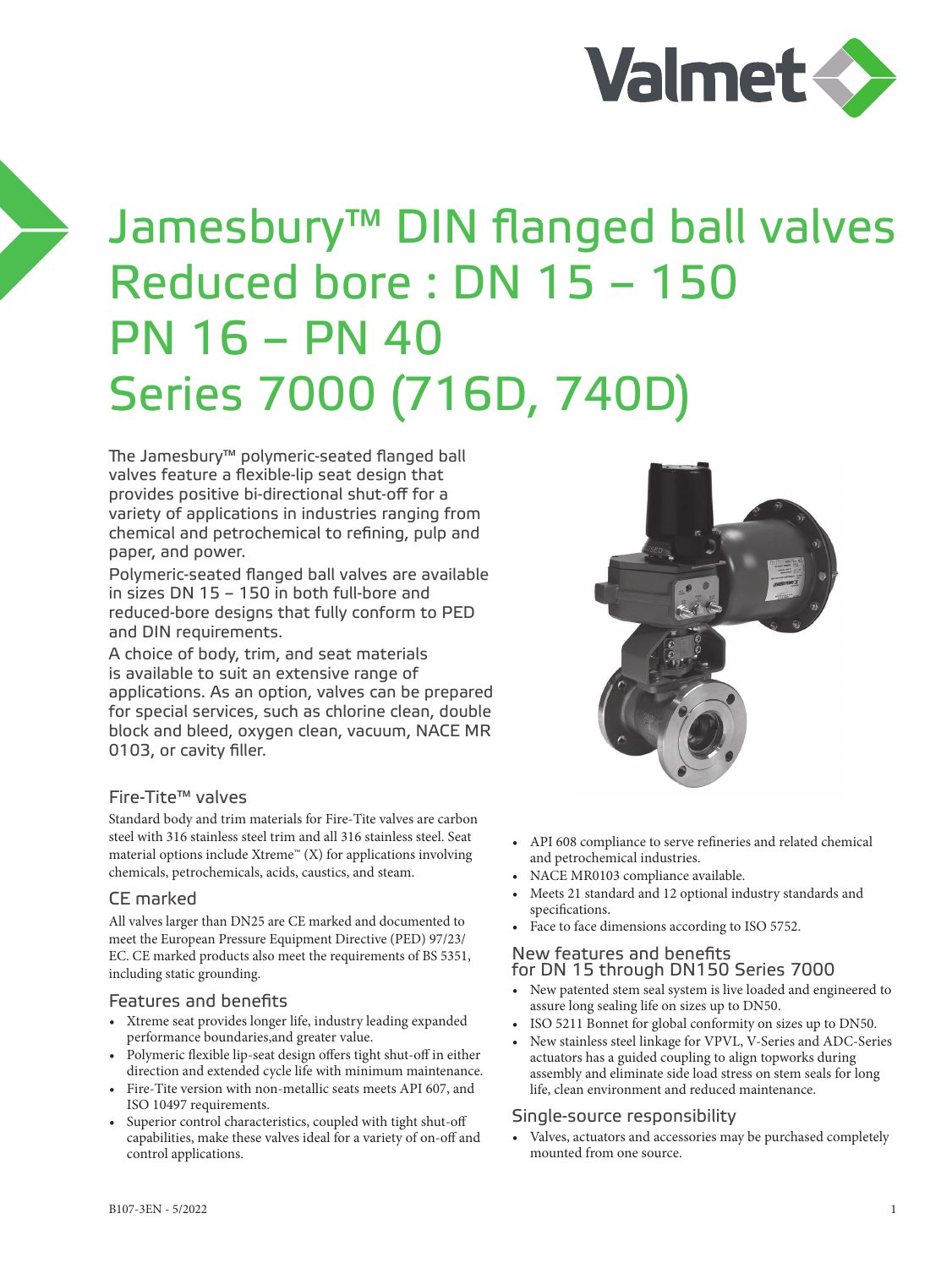## **Specifications**

## Flow data

The table at right provides flow coefficients for Jamesbury valves covered in this bulletin. Kv values represent the flow of water at 16°C through the valve in cubic meters per hour at a pressure drop of 1 kg/cm2. To convert Kv to Cv, divide by .8569.

## Valve body ratings

These are the maximum working pressure ratings of the valve body only.The seat ratings, shown on the next page, determine the practical pressure limitations according to actual service conditions. Test pressures are recommended pressures for hydrostatic test with ball half open.

| <b>Valve Size</b> |                |  |  |  |  |  |  |  |  |
|-------------------|----------------|--|--|--|--|--|--|--|--|
| <b>DN</b>         | <b>Kv</b> Bore |  |  |  |  |  |  |  |  |
| 15                | 8              |  |  |  |  |  |  |  |  |
| 20                | 16             |  |  |  |  |  |  |  |  |
| 25                | 38             |  |  |  |  |  |  |  |  |
| 40                | 107            |  |  |  |  |  |  |  |  |
| 50                | 140            |  |  |  |  |  |  |  |  |
| 80                | 300            |  |  |  |  |  |  |  |  |
| 100               | 470            |  |  |  |  |  |  |  |  |
| 150               | 650            |  |  |  |  |  |  |  |  |

| <b>Maximum Working Pressure, bar</b> |                               |                                |                  |                                |  |  |  |  |
|--------------------------------------|-------------------------------|--------------------------------|------------------|--------------------------------|--|--|--|--|
|                                      |                               | <b>PN16</b>                    |                  | <b>PN40</b>                    |  |  |  |  |
| Temp °C                              | Carbon <sup>*</sup><br>steel* | <b>316 Stainless</b><br>steel* | Carbon<br>steel* | <b>316 Stainless</b><br>steel* |  |  |  |  |
| $-29a38$                             | 16                            | 14,7                           | 40               | 36,8                           |  |  |  |  |
| 100                                  | 16                            | 12,5                           | 40               | 31,3                           |  |  |  |  |
| 150                                  | 15,6                          | 11,4                           | 39,1             | 28,5                           |  |  |  |  |
| 200                                  | 15,1                          | 10,6                           | 37,9             | 26,4                           |  |  |  |  |
| 250                                  | 14,4                          | 9,8                            | 36               | 24,7                           |  |  |  |  |
| <b>Test Pressure</b>                 | 24                            | 23                             | 60               | 56                             |  |  |  |  |

#### Valve seat ratings

Seat ratings, indicated by solid lines in the charts on the next page, are based on differential pressure with the valve ball in the fully closed position and refer to seats only.The dotted lines indicate maximum working pressures for WCB carbon steel valve bodies. (Maximum working pressures of other body materials are shown in the tables above.) The combination of dotted and solid lines indicates the maximum valve rating at specific pressure and temperature conditions.Valves with Xtreme seats can be used in service to -51°C provided that the valve body material is suitable for such a temperature. Carbon steel valves are rated to -29°C.

On saturated steam service, stainless steel trim is recommended at all pressures and is required above 14 bar. See Bulletin B150-1. For more application information on seat materials, refer to Bulletin T140-1.

#### Xtreme performance and value

Xtreme seats provide longer life, expanded performance boundaries, and the greatest possible value. Xtreme is a unique material that resulted from a technological breakthrough in our polymer research lab.The material is a fluoropolymer-based blend proprietary to Jamesbury that provides superior quarter-turn performance.



**LEGEND:** X = Xtreme **LEGEND:** X = Xtreme



#### **DN 80 – 150 Reduced Bore**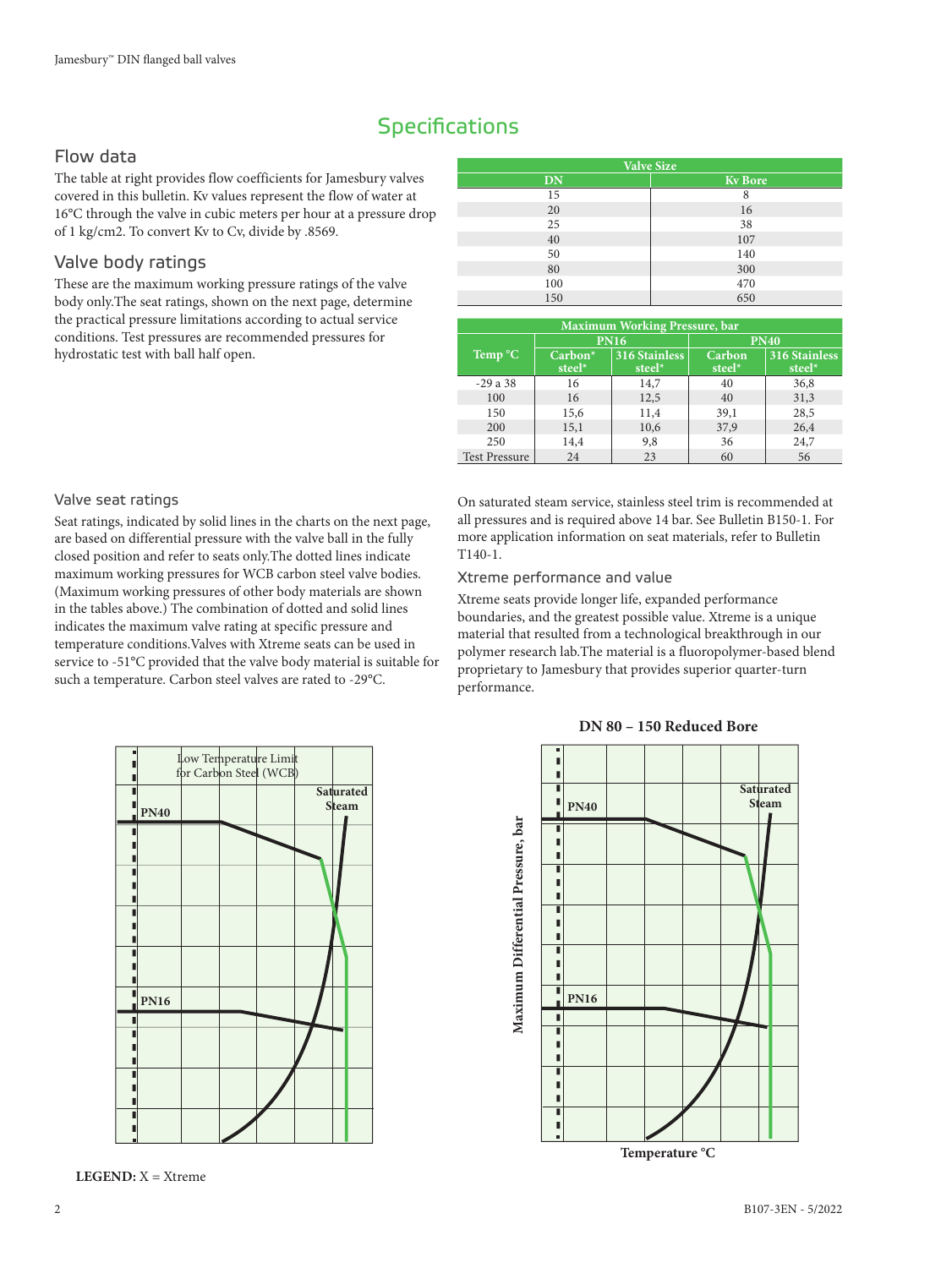

## Automation performance and value

Valves combined with Jamesbury actuators offer a total value and performance package. Available with pneumatic Valv-Powr™ VPVL actuators, V-Series, ADC-Series, LCU-Series, and LCR-Series electric actuators and with Stonel™

Quartz™, Eclipse™, and Hawkeye™ digital monitors or VCTs, the packages have a wide range of applications. Visit our website at: **www.valmet.com/flowcontrol**.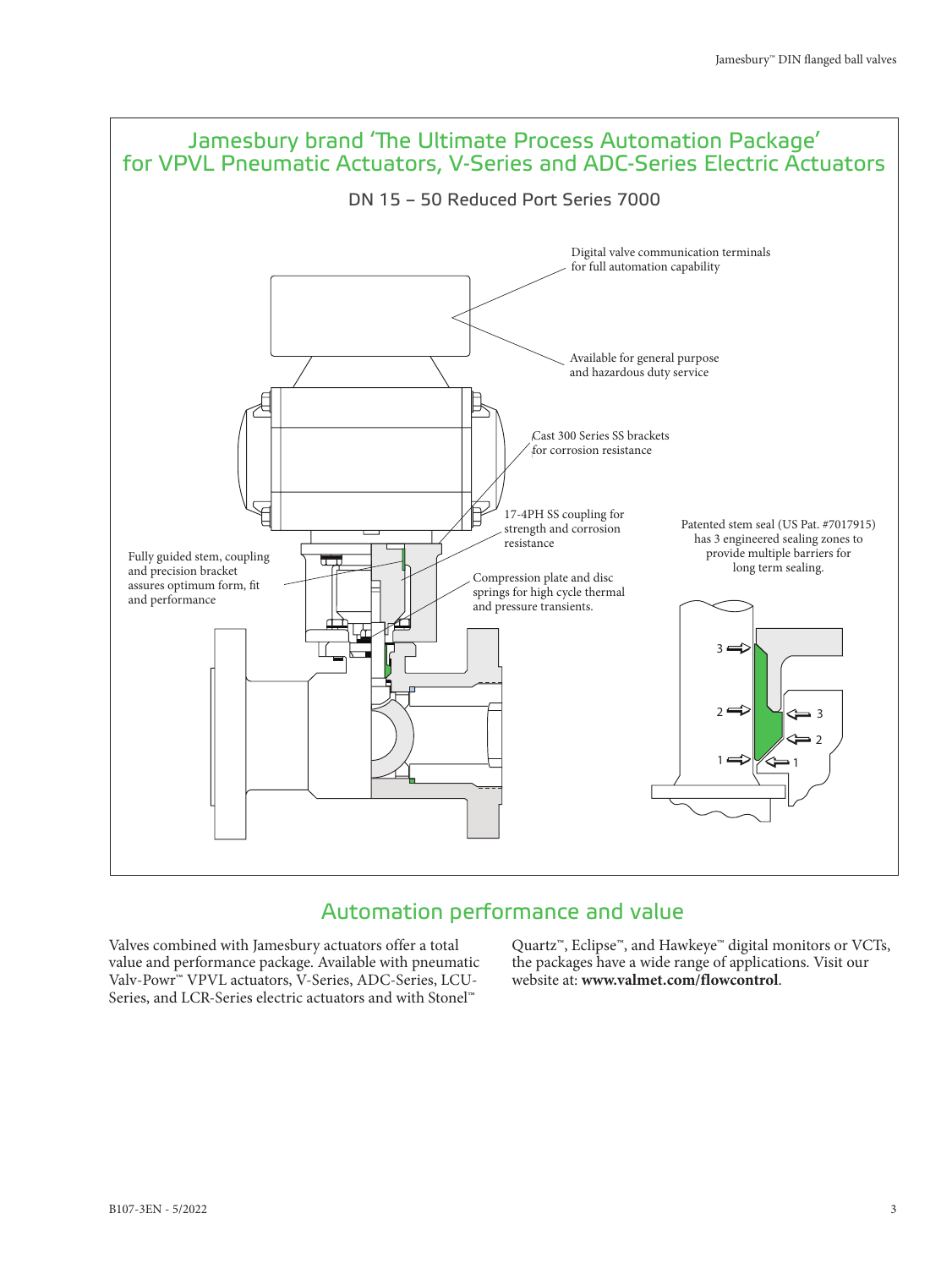## Dimensions



| <b>Valve Size</b> |     | Series 716D, PN16 Approximate Dimensions - mm |          |     |    |    |                  |                                                                                        |     |     |                |    |    |                |    |           | <b>ISO</b> | Approx |                  |     |
|-------------------|-----|-----------------------------------------------|----------|-----|----|----|------------------|----------------------------------------------------------------------------------------|-----|-----|----------------|----|----|----------------|----|-----------|------------|--------|------------------|-----|
| DN                | n   | ĸ                                             | ∽<br>. . | D   | E  | m  | G                | <b>Bonnet</b><br>H<br>$\overline{\mathbf{x}}$<br>K<br>N<br>D<br>M<br>R<br>m<br>m<br>., |     |     |                |    |    |                |    | Weight kg |            |        |                  |     |
| 15                | 115 | 49                                            | 95       | 65  | 13 | 27 | 34               | 41                                                                                     | 86  | 127 | M <sub>5</sub> | 36 | 14 | 4              | 8  |           | 16         | 13     | F <sub>0</sub> 3 | 1.8 |
| 20                | 120 | 51                                            | 105      | 75  | 18 | 31 | 38               | 45                                                                                     | 89  | 127 | M <sub>5</sub> | 36 | 14 | 4              | 8  |           | 16         | 18     | F <sub>0</sub> 3 | 2.1 |
| 25                | 125 | 56                                            | 115      | 85  | 22 | 42 | 52               | 66                                                                                     | 94  | 165 | M <sub>5</sub> | 42 | 14 | 4              | 13 | 8         | 18         | 22     | F <sub>04</sub>  | 3.7 |
| 40                | 140 | 67                                            | 150      | 110 | 32 | 53 | 66               | 84                                                                                     | 108 | 203 | M <sub>6</sub> | 50 | 18 | $\overline{4}$ | 16 | 9         | 18         | 32     | F <sub>05</sub>  | 6.0 |
| 50                | 150 | 67                                            | 165      | 25  | 38 | 57 | 71<br>$\prime$ 1 | 89                                                                                     | 113 | 203 | M6             | 50 | 18 | 4              | 16 | $\Omega$  | 18         | 38     | F05              | 7.4 |

| <b>Valve Size</b> |     | Series 740D, PN40 Approximate Dimensions - mm |         |     |    |              |    |         |     |         |                |    |    |   |             |            | <b>ISO</b> | Approx                  |                  |           |
|-------------------|-----|-----------------------------------------------|---------|-----|----|--------------|----|---------|-----|---------|----------------|----|----|---|-------------|------------|------------|-------------------------|------------------|-----------|
| DN                | A   | R                                             | -<br>U. | D   | Ē  | $\mathbf{E}$ | G  | $\bf H$ |     | $\bf K$ |                | M  | N  | D | $\mathbf R$ | $\sqrt{2}$ | m          | $\overline{\mathbf{x}}$ | <b>Bonnet</b>    | Weight kg |
| 15                | 115 | 49                                            | 95      | 65  | 13 | 27           | 34 | 41      | 86  | 127     | M <sub>5</sub> | 36 | 14 | 4 | 8           |            | 16         | 13                      | F <sub>0</sub> 3 | 2.7       |
| 20                | 120 | 51                                            | 105     | 75  | 18 | 31           | 38 | 45      | 89  | 127     | M <sub>5</sub> | 36 | 14 | 4 | 8           | 5          | 16         | 18                      | F <sub>03</sub>  | 2.8       |
| 25                | 125 | 56                                            | 115     | 85  | 22 | 42           | 52 | 66      | 94  | 165     | M <sub>5</sub> | 42 | 14 | 4 |             | 8          | 18         | 22                      | F <sub>04</sub>  | 3.8       |
| 40                | 140 | 67                                            | 150     | 110 | 32 | 53           | 66 | 84      | 108 | 203     | M <sub>6</sub> | 50 | 18 | 4 | 16          | 9          | 18         | 32                      | F <sub>05</sub>  | 6.0       |
| 50                | 150 | 67                                            | 165     | 125 | 38 | 57           |    | 89      | 113 | 203     | M6             | 50 | 18 | 4 | 16          | $\Omega$   | 20         | 38                      | F <sub>05</sub>  | $\Omega$  |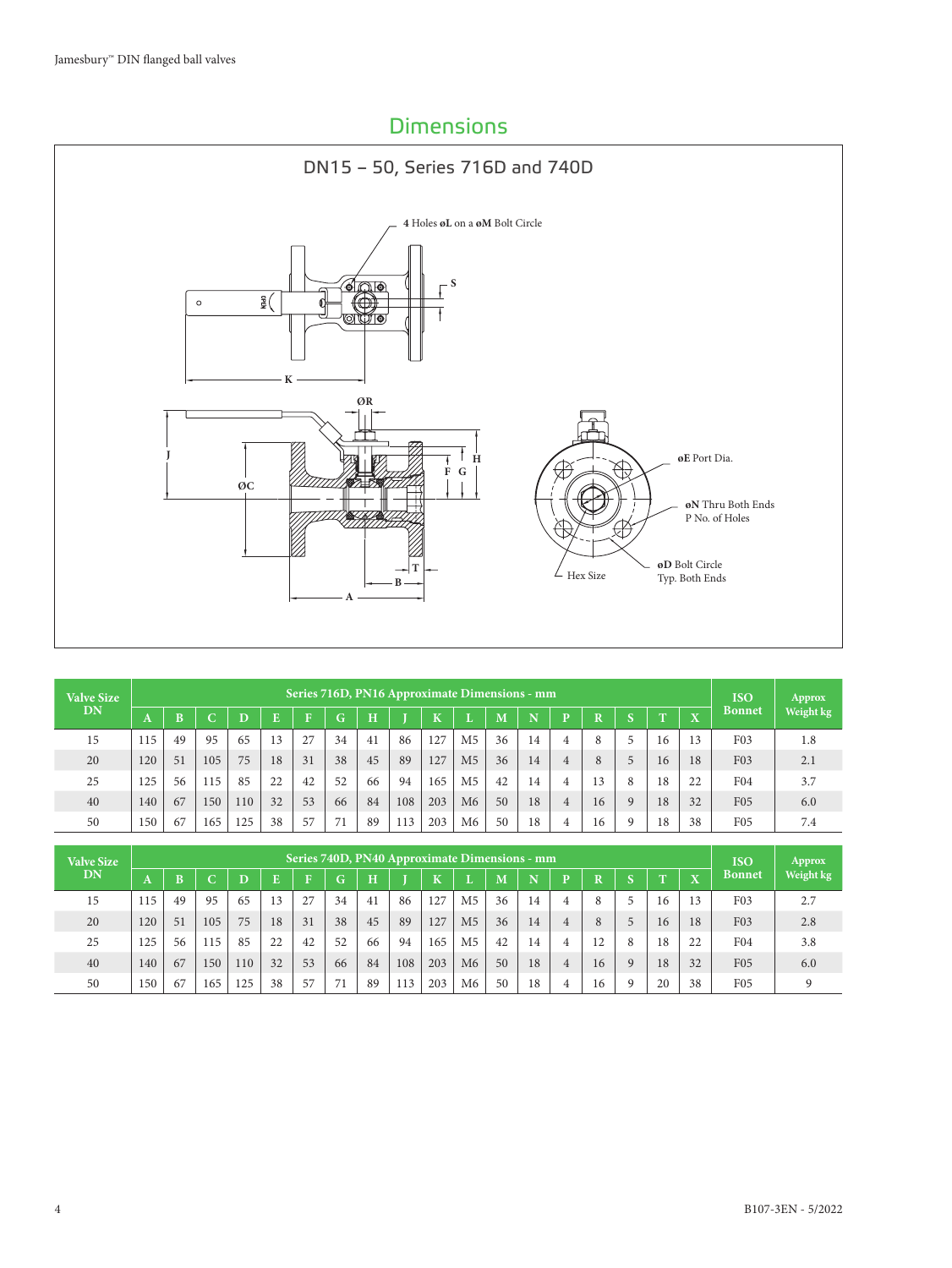|                | <b>BILLS OF MATERIALS AND PARTS LIST</b> |                                               |                               |  |  |  |  |  |  |  |  |
|----------------|------------------------------------------|-----------------------------------------------|-------------------------------|--|--|--|--|--|--|--|--|
|                |                                          | DN 15 - 50, Reduced Port Series 716D and 740D |                               |  |  |  |  |  |  |  |  |
| Part No.       | <b>Part Name</b>                         |                                               | <b>Material</b>               |  |  |  |  |  |  |  |  |
|                |                                          | Carbon Steel (22)                             | 316 Stainless Steel (36)      |  |  |  |  |  |  |  |  |
| $\mathbf{1}$   | Body <sup>1</sup>                        | DIN 1.0619/<br>A216 Type WCB                  | DIN 1.4408/<br>A351 Type CF8M |  |  |  |  |  |  |  |  |
| $\overline{2}$ | Insert <sup>1</sup>                      | DIN 1.0619/<br>A216 Type WCB                  | DIN 1.4408/<br>A351 Type CF8M |  |  |  |  |  |  |  |  |
| 3              | Ball                                     | 316 Stainless steel                           |                               |  |  |  |  |  |  |  |  |
| $\overline{4}$ | Stem                                     | 316 Stainless steel                           |                               |  |  |  |  |  |  |  |  |
| 5              | Seat                                     | Xtreme                                        |                               |  |  |  |  |  |  |  |  |
| 6              | Body Seal                                | TFM <sup>®</sup>                              |                               |  |  |  |  |  |  |  |  |
| 7              | Secondary Stem Seal <sup>2</sup>         |                                               | Graphite <sup>2</sup>         |  |  |  |  |  |  |  |  |
| 8              | Primary Stem Seal                        | <b>TFM</b>                                    |                               |  |  |  |  |  |  |  |  |
| 13             | <b>Stem Bearing</b>                      | <b>Filled PTFE</b>                            |                               |  |  |  |  |  |  |  |  |
| 16             | Hex Nut                                  | Carbon steel (zinc plated)                    | Stainless steel               |  |  |  |  |  |  |  |  |
| 17             | Handle                                   | Carbon steel (zinc plated)                    | Stainless steel               |  |  |  |  |  |  |  |  |
| 19             | Lock Washer                              | Carbon steel (zinc plated)                    | Stainless steel               |  |  |  |  |  |  |  |  |
| 20             | Compression Plate                        | 316 Stainless steel                           |                               |  |  |  |  |  |  |  |  |
| 25             | Socket Cap Screw                         |                                               | Stainless steel               |  |  |  |  |  |  |  |  |
| 26             | Handle Stop Spacer                       | Stainless steel                               |                               |  |  |  |  |  |  |  |  |
| 29             | Hex Cap Screw                            | ISO 3506, A2/A193, Gr. B8                     |                               |  |  |  |  |  |  |  |  |
| 31             | Disc Springs                             | Inconel                                       |                               |  |  |  |  |  |  |  |  |

**Note 1:** When investment castings are used, chemical and physical properties are determined from a master heat in accordance with ASME/ANSI B16.34-2004 Sect. 5.1.3.<br>**Note 2:** Fire-Tite construction only.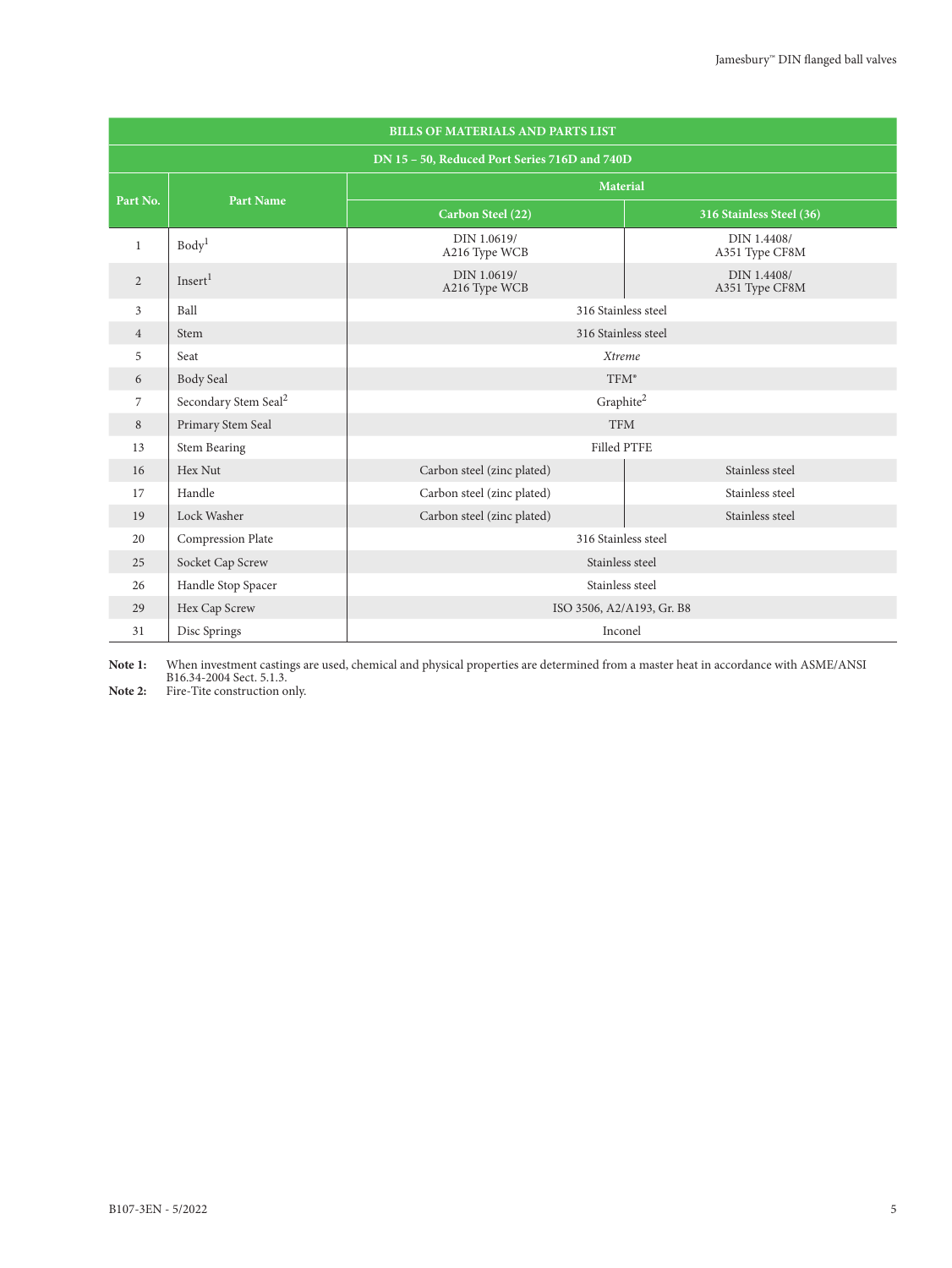## Dimensions



| <b>Valve Size</b> |     |     |     |     |     |     |         |     | Series 716D, PN16 Approximate Dimensions - mm |    |                         |    |                       |            |              |     |                         |                 | Weight |
|-------------------|-----|-----|-----|-----|-----|-----|---------|-----|-----------------------------------------------|----|-------------------------|----|-----------------------|------------|--------------|-----|-------------------------|-----------------|--------|
| <b>DN</b>         | A   |     |     |     |     | Gʻ  | $\bf H$ |     | TZ                                            |    | $\overline{\mathbf{M}}$ |    | $\overline{\text{R}}$ | $\sqrt{2}$ | $\mathbf{r}$ |     | $\overline{\mathbf{r}}$ | W               | kg'    |
| 80                | 180 | 95  | 200 | 160 | 59  | 137 | 356     | 149 | 87                                            | 18 | 8                       | 25 | 32                    | 18         | 20           | 110 | 32                      | M12             | 18     |
| 100               | 190 | 102 | 220 | 180 | 76  | 150 | 356     | 161 | 100                                           | 18 | 8                       | 25 | 32                    | 18         | 20           | 110 | 32                      | M <sub>12</sub> | 26     |
| 150               | 210 | 108 | 285 | 240 | 102 | 211 | 506     | 223 | 140                                           | 22 |                         | 35 | 45                    | 25         | 22           | 130 | 32                      | M12             | 53     |

| <b>Valve Size</b> | Series 740D, PN40 Approximate Dimensions - mm |     |     |     |     |     |     |     |     |    |                         |    |                       |            |                | Weight |              |                 |     |
|-------------------|-----------------------------------------------|-----|-----|-----|-----|-----|-----|-----|-----|----|-------------------------|----|-----------------------|------------|----------------|--------|--------------|-----------------|-----|
| <b>DN</b>         | A                                             |     |     |     |     | Gʻ  | H   |     | TZ  |    | $\overline{\mathbf{M}}$ |    | $\overline{\text{R}}$ | $\sqrt{2}$ | $\overline{ }$ |        | $\mathbf{V}$ | W               | kg. |
| 80                | 180                                           | 95  | 200 | 160 | 59  | 137 | 356 | 149 | 87  | 18 | 8                       | 25 | 32                    | 18         | 24             | 110    | 32           | M12             | 24  |
| 100               | 190                                           | 102 | 235 | 190 | 76  | 191 | 356 | 202 | 119 | 22 |                         | 35 | 45                    | 25         | 24             | 130    | 32           | M12             | 39  |
| 150               | 210                                           | 111 | 300 | 250 | 102 | 231 | 762 | 255 | 144 | 26 | 8                       | 44 | 45                    | 32         | 28             | 160    | 40           | M <sub>16</sub> | 77  |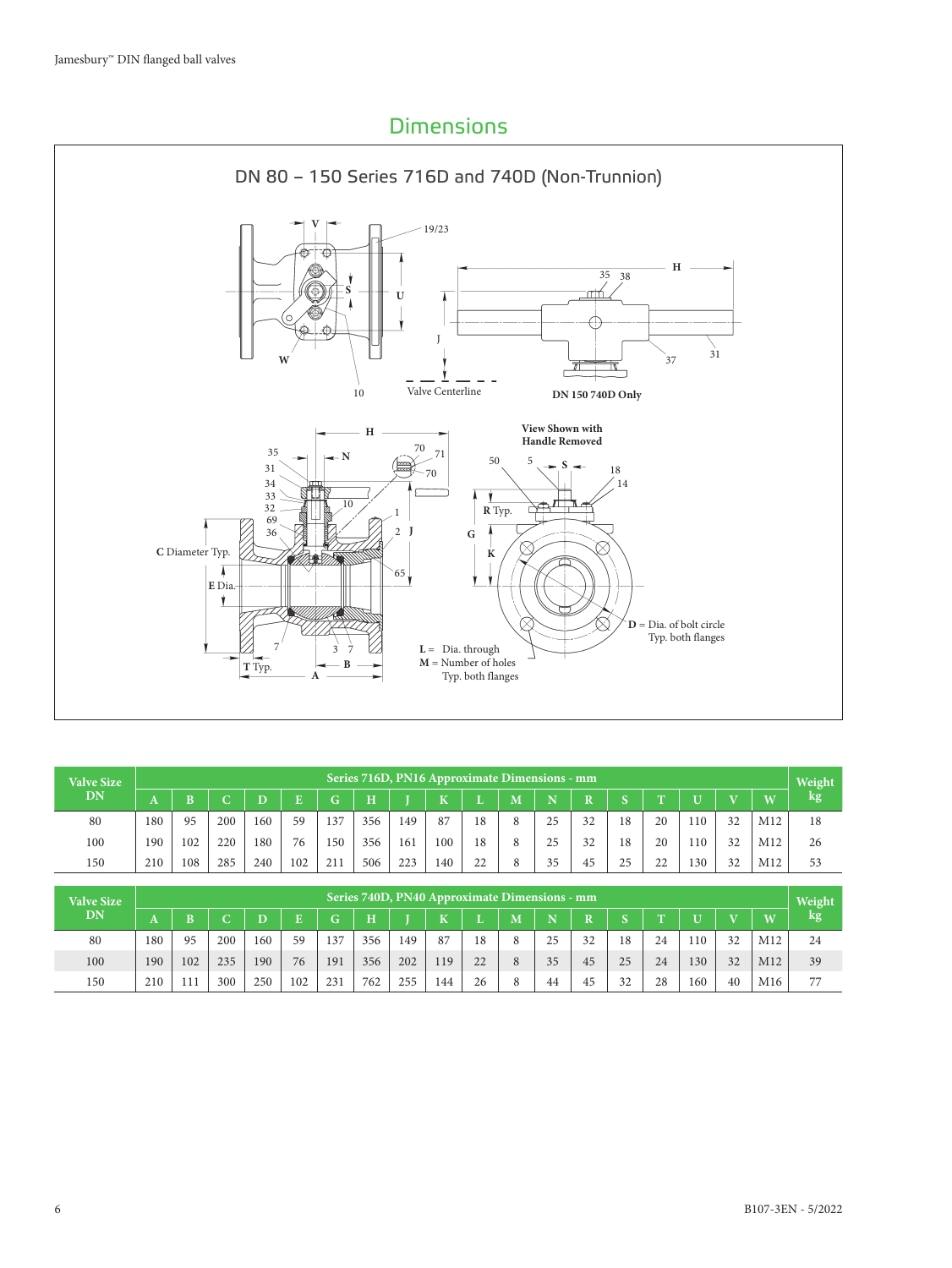|                | <b>BILLS OF MATERIALS AND PARTS LIST</b> |                                             |                                      |  |  |  |  |  |  |  |  |
|----------------|------------------------------------------|---------------------------------------------|--------------------------------------|--|--|--|--|--|--|--|--|
|                |                                          | DN 80 - 150 Series 716D/740D (Non-Trunnion) |                                      |  |  |  |  |  |  |  |  |
|                |                                          | <b>Body Material</b>                        |                                      |  |  |  |  |  |  |  |  |
| Part No.       | <b>Part Name</b>                         | <b>Carbon Steel</b>                         | 316 Stainless Steel                  |  |  |  |  |  |  |  |  |
| $\mathbf{1}$   | Body <sup>1</sup>                        | DIN 1.0619 / ASTM A216, Gr. WCB             | DIN 1.4408 / ASTM A351, Gr. CF8M     |  |  |  |  |  |  |  |  |
| 2              | Insert/Body Cap <sup>1</sup>             | DIN 1.0619 / ASTM A216, Gr. WCB             | DIN 1.4408 / ASTM A351, Gr. CF8M     |  |  |  |  |  |  |  |  |
| 3              | Ball                                     | 316 Stainless steel                         |                                      |  |  |  |  |  |  |  |  |
| 5              | Stem                                     | 316 Stainless steel                         |                                      |  |  |  |  |  |  |  |  |
| $\overline{7}$ | Seat                                     | Xtreme                                      |                                      |  |  |  |  |  |  |  |  |
| 10             | Compression Plate                        | Stainless steel                             |                                      |  |  |  |  |  |  |  |  |
| 14             | Stud                                     | EN 10269, Gr.1.7225 / ASTM A193, Gr. B7     | ISO 3506, Gr. A2 / ASTM A193, Gr. B8 |  |  |  |  |  |  |  |  |
| 18             | Nut                                      | EN 10269, Gr.1.1191 / ASTM A194, Gr.2H      | ISO 3506, Gr. A2 / ASTM A194, Gr. 8  |  |  |  |  |  |  |  |  |
| 19             | <b>Identification Tag</b>                | Stainless steel                             |                                      |  |  |  |  |  |  |  |  |
| 23             | Rivet                                    | Stainless steel                             |                                      |  |  |  |  |  |  |  |  |
| 31             | Handle                                   | Ductile Iron                                |                                      |  |  |  |  |  |  |  |  |
| 32             | Indicator Stop                           | Carbon steel                                |                                      |  |  |  |  |  |  |  |  |
| 33             | Conical Spring                           | Inconel                                     |                                      |  |  |  |  |  |  |  |  |
| 34             | <b>Retainer Ring</b>                     | Stainless steel                             |                                      |  |  |  |  |  |  |  |  |
| 35             | Cap Screw                                | Carbon steel                                |                                      |  |  |  |  |  |  |  |  |
| 36             | <b>Grounding Spring</b>                  | Inconel                                     |                                      |  |  |  |  |  |  |  |  |
| 37             | T Handle Adapter                         | Ductile Iron                                |                                      |  |  |  |  |  |  |  |  |
| 38             | Washer                                   | Carbon steel                                |                                      |  |  |  |  |  |  |  |  |
| 50             | Stop Bushing                             | Stainless steel                             |                                      |  |  |  |  |  |  |  |  |
| 65             | <b>Body Gasket</b>                       | PTFE                                        |                                      |  |  |  |  |  |  |  |  |
| 69             | Packing                                  | molecularly enhanced PTFE                   |                                      |  |  |  |  |  |  |  |  |
| 70             | <b>Stem Bearing</b>                      | <b>Filled PTFE</b>                          |                                      |  |  |  |  |  |  |  |  |
| 71             | Secondary Stem Seal <sup>2</sup>         | Graphite                                    |                                      |  |  |  |  |  |  |  |  |

**Note 1:** DN 150 PN40 only.

**Note 2:** Fire-Tite construction only.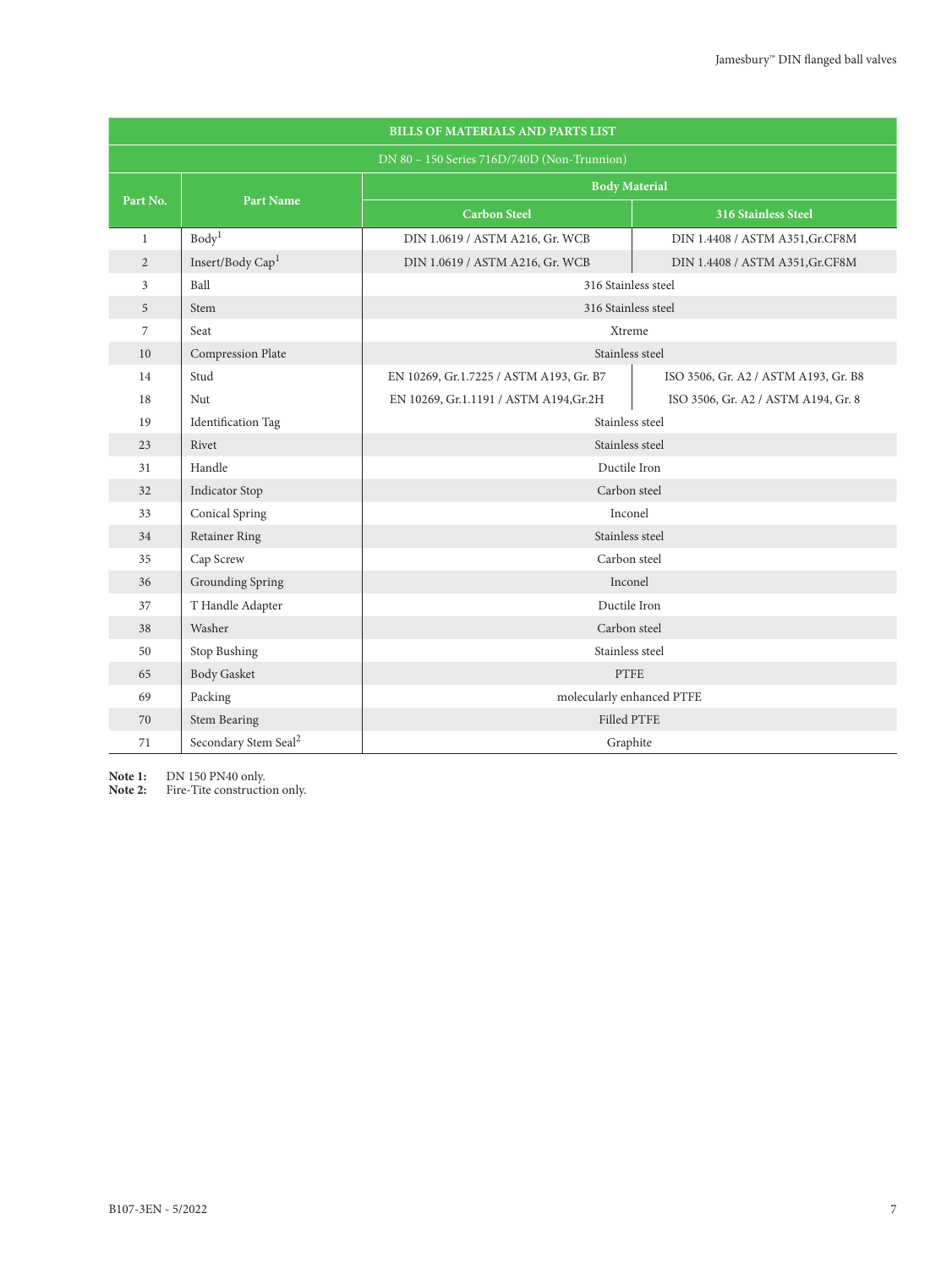## **Accessories**

## Locking Devices

When safety measures are necessary, a reliable locking plate is available to allow the valve to be padlocked in either the open or closed position. Proper figure numbers are shown in the Accessory Table below.

## Bonnet/Stem Extensions SE-096, 097 & 098

102 mm bonnet/stem extensions are available for applications that require insulated pipe, particularly useful for automated products, extension can also be used to prevent interference between actuators and companion pipelines and equipment. They are ideal as extension that require locking lever or locking oval handle capability. Stainless steel construction offers the option of using the extension to complement the carbon steel stem extension (SE-093, 094 & 095) offerings.

## Stem Extensions SE-093, 094 & 095

A standard 102 mm stem extension is offered for Series 7000 valves for improved accessibility, particularly when used in insulated pipelines. Stem extension kits can be ordered factorymounted or shipped separately for field mounting.



102 mm



# Round Handles

Series 7000 ball valves have optional round handles available. To order handles separately, specify the part number shown in the accessories table below.

## Oval handles with slide-lock

Optional oval handle saves space and may be padlocked to retain the valve in the open or closed position.

## Stem Extensions SE-60, 61 y 62

A standard 102 mm stem extension is offered for Series 7000 valves for improved accessibility, particularly when used in insulated pipelines. Stem extension kits can be ordered factorymounted or shipped separately for field mounting.



**DN 80 – 150 Series 7000 LD56, 57, & 58**

ਨੋ ⊆

Centerline of Valve



Centerline of Valve



**Series 7000**

|                     | <b>Accessory Table - DN</b> |          |         |                   |                   |           |                          |                           |      |  |  |  |
|---------------------|-----------------------------|----------|---------|-------------------|-------------------|-----------|--------------------------|---------------------------|------|--|--|--|
| <b>Valve Size</b>   | Locking                     | Stem xt. | *Bonnet | Locking Oval      | Round             |           | <b>Round/Oval Handle</b> | Allowable Max. Torque N•m |      |  |  |  |
| <b>Reduced Bore</b> | <b>Device</b>               |          | Ext.    |                   |                   |           | Dimension A Dimension H  | Round                     | Oval |  |  |  |
| 15                  |                             | SE-093   | SE-096  | 112-0108-30       | $112 - 0105 - 30$ | 101.6     | 75.2                     | 12                        | 12   |  |  |  |
| 20                  | Standard                    | SE-093   | SE-096  | 112-0108-30       | $112 - 0105 - 30$ | 101.6     | 79.0                     | 12                        | 12   |  |  |  |
| 25                  | Equipment                   | SE-094   | SE-097  | 112-0109-30       | 112-0106-30       | 114.3     | 94.0                     | 24                        | 24   |  |  |  |
| 40                  |                             | SE-095   | SE-098  | 112-0110-30       | 112-0107-30       | 146.0     | 120.7                    | 34                        | 34   |  |  |  |
| 50                  |                             | SE-095   | SE-098  | $112 - 0110 - 30$ | 112-0107-30       | 146.0     | 125.5                    | 34                        | 34   |  |  |  |
| 80                  | LD56                        | $SE-60$  |         |                   |                   |           |                          |                           |      |  |  |  |
| 100 716D            | LD56                        | $SE-60$  |         |                   |                   |           |                          |                           |      |  |  |  |
| 100 740D            | LD57                        | $SE-61$  |         |                   |                   | <b>NA</b> |                          |                           |      |  |  |  |
| 150 716D            | LD57                        | $SE-61$  |         |                   |                   |           |                          |                           |      |  |  |  |
| 150740D             | LD58                        | $SE-62$  |         |                   |                   |           |                          |                           |      |  |  |  |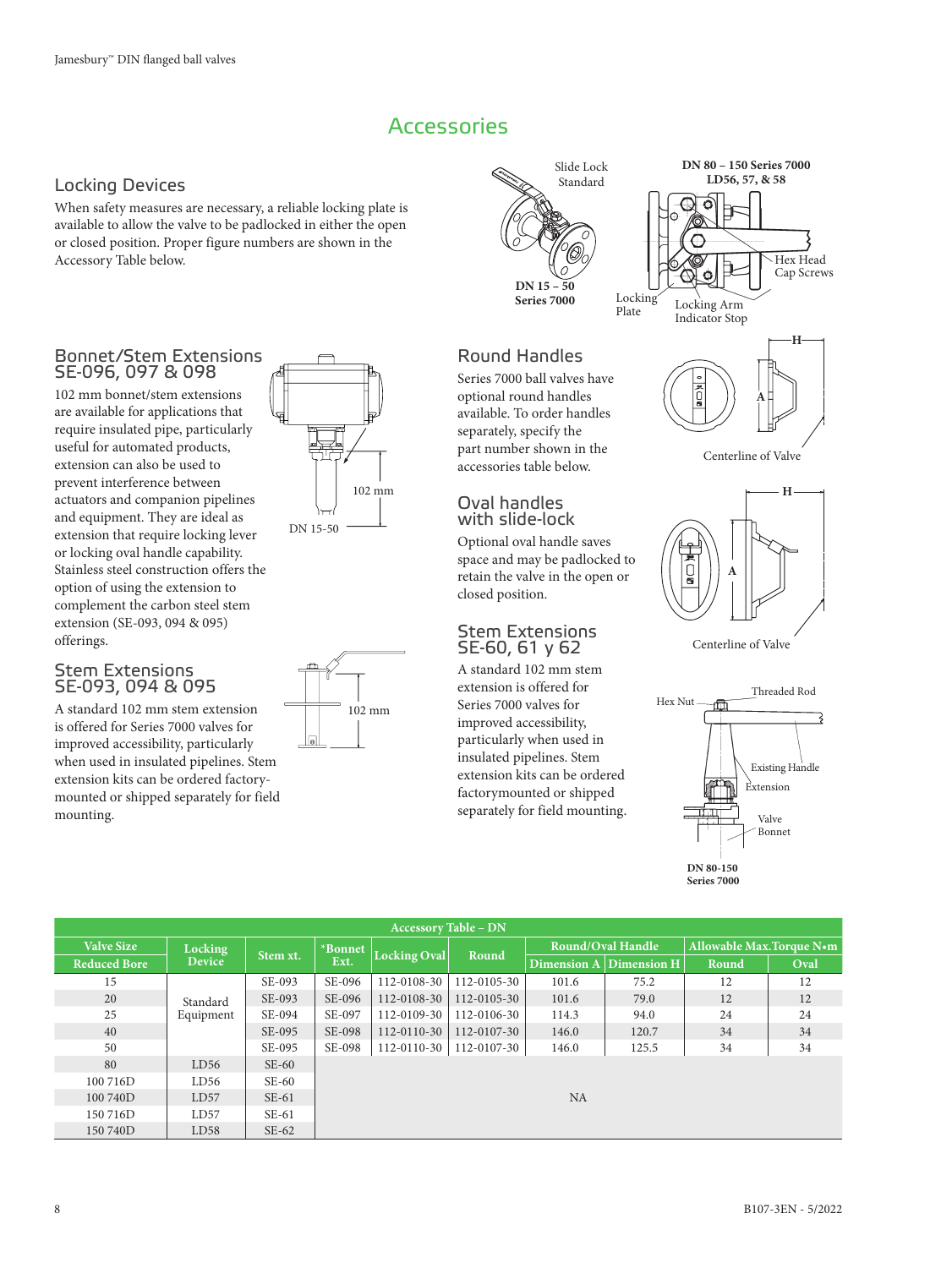## Valve torque data

Use these torque charts as a guide for actuator selection. Additional requirements may be imposed by media characteristics, trim, and frequency of valve operation. For clean lubricating fluid service, required torque for Xtreme (X) and filled PTFE (M) seated valves only may be reduced 20% when the valve is equipped with corrosion resistant trim. For difficult services such as slurries and semi-solids, and for oxygen, increase values by 50%. If in doubt, err on the side of safety by using a larger actuator than would normally be selected.

Valves requiring increased stem seal performance should use E-Pak™. Refer to bulletin B115-4. E-Pak valves require an increase in operating torque.

Torque output values and actuator selection tables for the different types of Jamesbury brand actuators are contained in the bulletins listed below.

| Manual Gear Actuators                       | $A100-1$            |
|---------------------------------------------|---------------------|
| <b>B-Series Piston Actuators</b>            | 6 <sub>B20</sub>    |
| Quadra-Powr <sup>"</sup> X Spring Diaphragm |                     |
| Rotary Actuators                            | $A110-4$            |
| Valy-Powr Series VPVL                       | A <sub>111</sub> -5 |
| VPVL Stainless Steel                        | $A111 - 4$          |
| V-Series Electric Actuators                 | $A200-1$            |
| ADC-Electric Actuators                      | $A201-1$            |
| LCU-Series Electric Actuators               | $A202-1$            |
| <b>LCR-Series Electric Actuators</b>        | $A203-$             |
|                                             |                     |

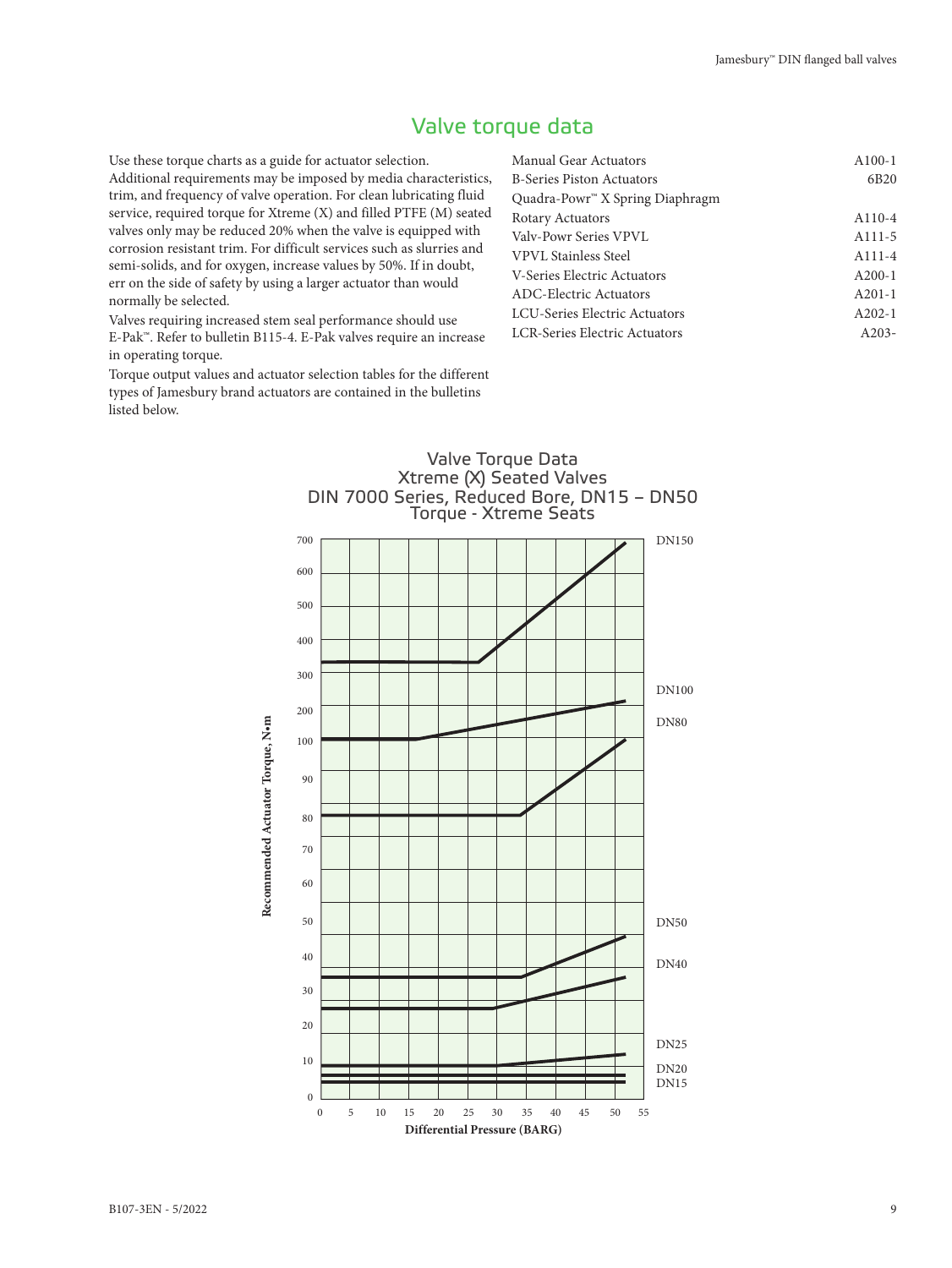## How to order

**EXAMPLE:** A DN50, PN40 valve (740D) in Fire-Tite design with raised-face flanges (31), carbon steel body (22), and 316 stainless steel trim (36), with Xtreme seats (XTZ) and molecularly enhanced PTFE stem seals is written: 50 740D- 31-2236XTZ1.

| -<br>50 | -⊥∪ — | $\overline{\phantom{a}}$ |  | $\sim$<br>-- | ◡ | ,,,,,,<br><b>ARA</b> |  |
|---------|-------|--------------------------|--|--------------|---|----------------------|--|

| $\bf{1}$ | <b>Size</b>   |
|----------|---------------|
| 15       | <b>DN 15</b>  |
| 20       | <b>DN 20</b>  |
| 25       | <b>DN 25</b>  |
| 40       | <b>DN 40</b>  |
| 50       | <b>DN 50</b>  |
| 80       | <b>DN 80</b>  |
| 100      | <b>DN 100</b> |
| 150      | <b>DN 150</b> |

| 6  | Ball & Stem Materials* | <b>Size Range</b>                |
|----|------------------------|----------------------------------|
| 36 | 316 Stainless Steel    | All                              |
| 71 | Monel                  | All                              |
| 00 | Same as body           | All (Carbon steel not available) |

\*Other materials available on application

|     | Seat / Body Seal /<br>Stem Seal Material |
|-----|------------------------------------------|
| XTZ | Xtreme/PTFE*/TFM                         |

**\*Note:** TFM on sizes DN 50 and smaller

| $\overline{2}$ | Valve Series & Style | <b>Size Range</b> |
|----------------|----------------------|-------------------|
| 716D           | Reduced Bore PN16    | DN15-150          |
| 740D           | Reduced Bore PN40    | DN15-150          |

| 8              | <b>Bolts</b>                          | <b>Nuts</b>                              | Application     |
|----------------|---------------------------------------|------------------------------------------|-----------------|
| $1*$           | EN 10269, 1.7225/<br>ASTM A193 Gr B7  | EN 10269 Gr<br>1.1191/ASTM<br>A194 Gr 2H | Carbon Steel    |
| $\overline{2}$ | <b>ISO 3506 A2 ASTM</b><br>A193 Gr B8 | <b>ISO 3506 A2 ASTM</b><br>A194 Gr 8     | Stainless Steel |

Bolts and nuts for DN50 and smaller valves apply to bonnet hardware only. For DN80 and larger bolts and nuts pertain to bonnet hardware and body and cap fasteners.

\* Stainless bolting standard for DN50 and smaller

**Note 4:** DN 50 and smaller use Monel bonnet hardware for NACE MR0103 compatibility.

| 4  | <b>End Connection</b><br><b>Construction</b> | <b>Size Range</b>        |
|----|----------------------------------------------|--------------------------|
| 11 | Raised Face<br>Non-Fire-Tite<br>Non-Trunnion | DN 15 - 150 Reduced Bore |
| 31 | Raised Face Fire-Tite<br>Non-Trunnion        | DN 15 - 150 Reduced Bore |

| к. | <b>Body Material*</b>    | <b>Size Range</b> |
|----|--------------------------|-------------------|
| 22 | DIN 1.0619/A216 Gr.WCB   | All               |
| 36 | DIN 1.4408/A351 Gr. CF8M | All               |

\*Other materials available on application

**3 Special Construction** Standard (no entry)

C | Chlorine N | NACE MR0103 O Oxygen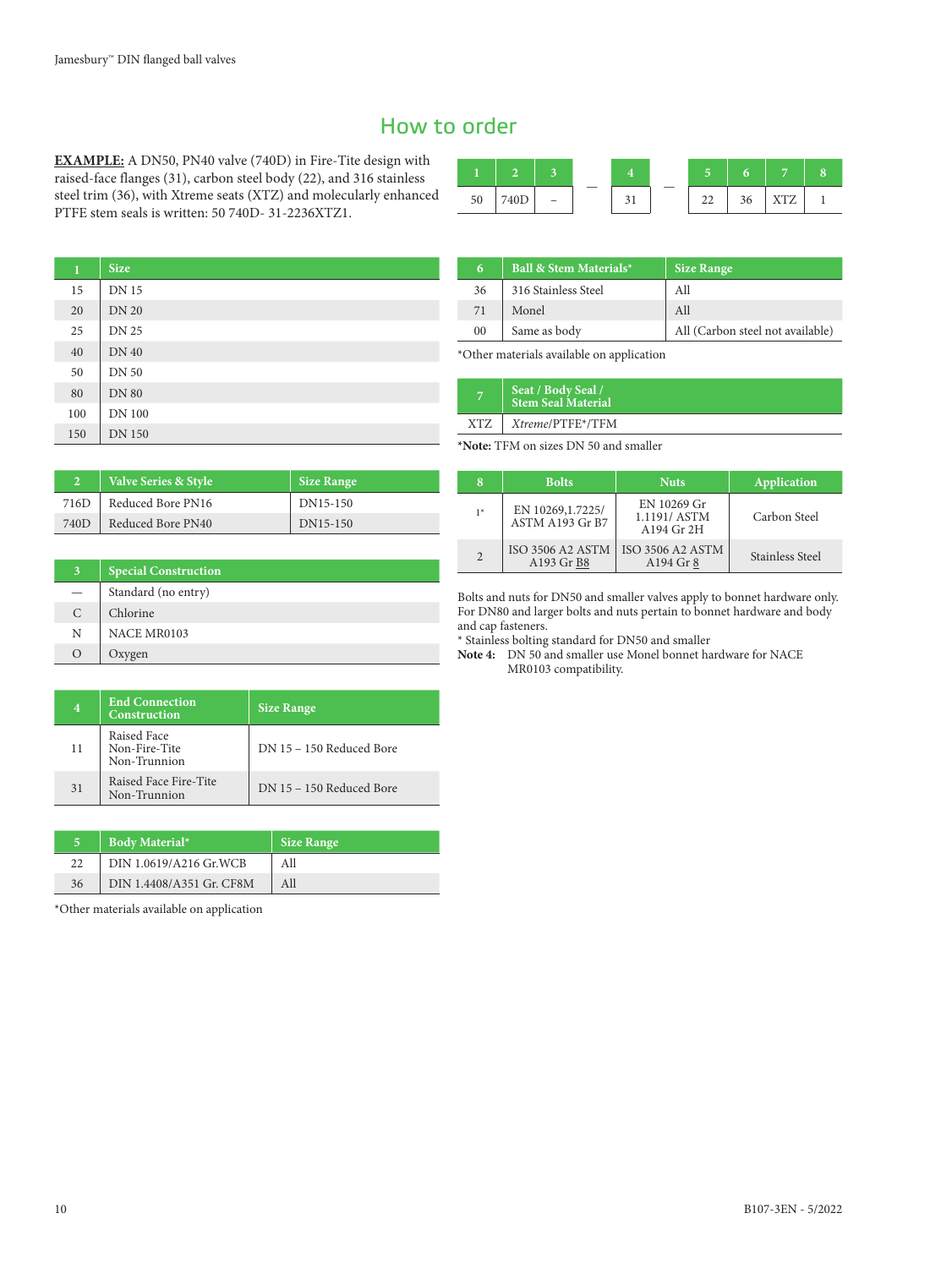# Standards and specifications

The Company

ISO 9001 – 2000 ANSI/150/ASQ Q9001 – 2000 Pressure Equipment Directive 97/23/EC

## Available Standards

| AD2000             | Merkblatt                                                                                             |
|--------------------|-------------------------------------------------------------------------------------------------------|
| API 598            | American Petroleum Institute - Valve Inspection and testing                                           |
| API 607            | American Petroleum Institute - Fire Test for Soft Seated Valves (Division of refining)                |
| API 608            | Metal Ball Valves Used in On-Off Service that have Buttwelded or Flanged Ends for Size DN 15 - 50 NPS |
| ANSI/ASME B16.34   | American National Standard - Steel Valves - Flanged and Buttwelded End                                |
| ANSI/FCI 70-2-1991 | American National Standard - For Control Valve Seat Leakage                                           |
| <b>ATEX</b>        | Atmosphere Explosive                                                                                  |
| ISO 15848-1        | Industrial Valves - Fugitive Emissions - Measurement, Test & Qualification Procedures                 |
| ISO 17292          | Metal ball valves for petroleum, petrochemical and allied industries                                  |
| ISO 5211           | Industrial Valve — Part turn Actuator attachment                                                      |
| ISO 5752:1982      | International Standard for Organization Metal Valves for use in Flanged Piping Systems                |
| ISA 75.02          | Valve Sizing Coefficient Cv, Piping Geometry Factor Fp and Pressure Drop Limitation XT                |
| ISA \$75.19        | Hydrostatic Testing of Control Valves                                                                 |
| ISO 5211           | Dimensions for Attachment of Actuators/Gear Boxes to Valves (ISO Mounting)                            |
| <b>ISO 9000</b>    |                                                                                                       |
| $MSS-SP-55$        | Manufacturers Standardization Society - Quality Standards for Steel Castings                          |
| MSS-SP-6-1996      | Standard Finishes for Contact Faces of Pipe Flanges and Connecting-End Flanges of Valves and Fittings |
| PED 97/23/EC       | <b>Pressure Equipment Directive</b>                                                                   |
| 97/23/EC           | European Pressure Equipment Directive                                                                 |
| ISO 5208           | Industrial Valves — Pressure Testing of Valves                                                        |
|                    |                                                                                                       |